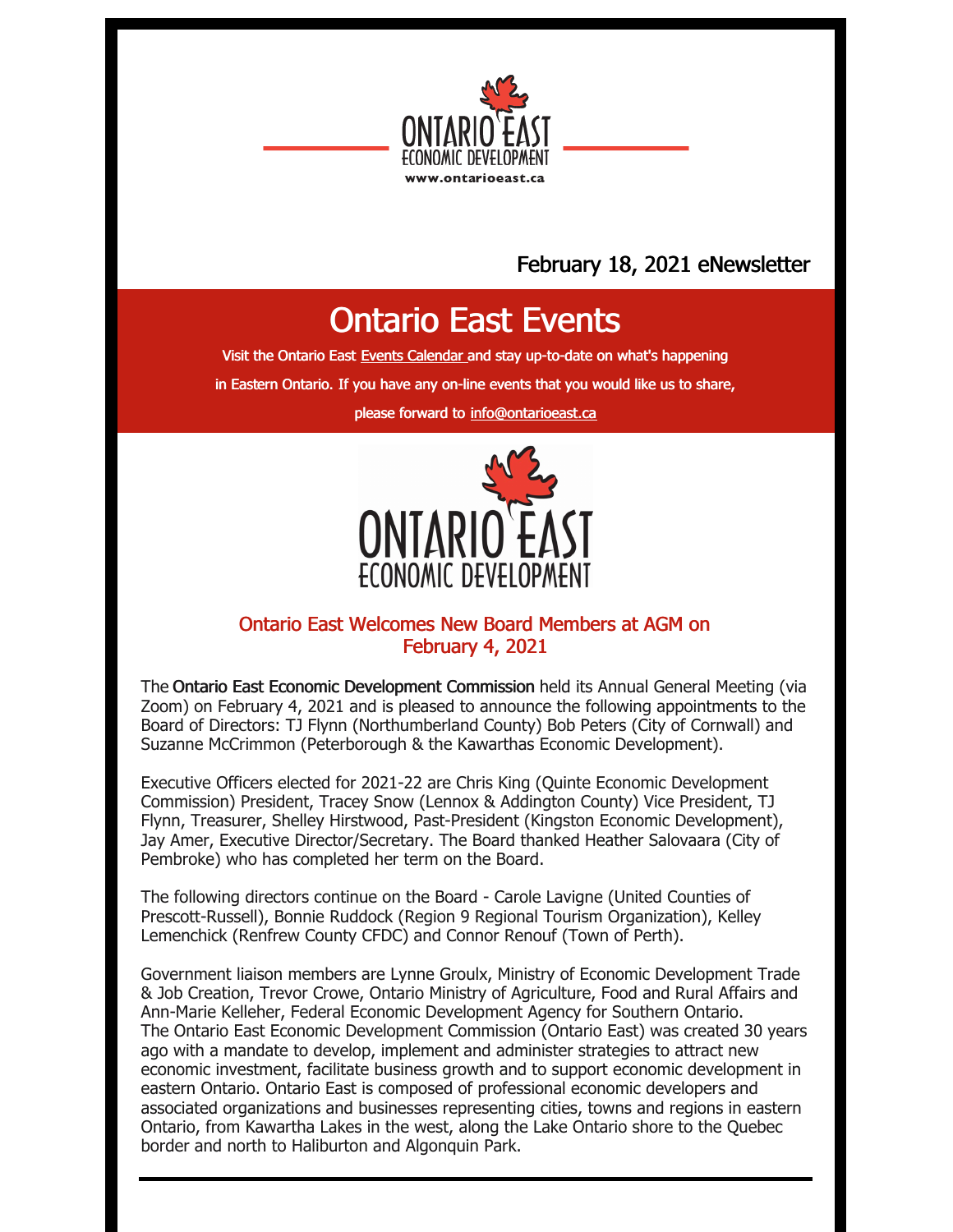

North & Eastern Ontario Local Food Virtual Conference 10am to 12pm, Every Wednesday from March 10 to 31, 2021

#### A series of Free Webinars exploring the diverse perspectives on Local Food

The COVID-19 pandemic has created immense opportunity and pressures for local food systems. It showed how critical these systems are, as well as exposing weaknesses that make them vulnerable. The goal of these sessions is to explore the hard-won lessons learned from a global pandemic that can help local food businesses and organizations strengthen as a result.

Keynote speaker Dr. Evan Fraser will kick off the series. Dr. Fraser is a professor of geography and the Director of the Arrell Food Institute at the University of Guelph. A passionate communicator, he has written for the Globe and Mail, the Guardian.com, CNN.com, ForeignAffairs.com, the Walrus and the Ottawa Citizen, and has authored popular non-fiction books about food and food security; most recently Uncertain Harvest, published in 2020.

> MORE [INFORMATION](https://ontarioeast.ca/events/north-eastern-ontario-local-food-virtual-conference) & REGISTRATION

# Ontario East News

If you have any news that you would like us to share, please forward to [info@ontarioeast.ca](mailto:info@ontarioeast.ca)





### Women's Entrepreneurship Program – Update

In February, Ontario East Economic Development Commission launched a new [website](https://offers.ontarioeast.ca/learn-about-wep?utm_campaign=Women%E2%80%99s Entrepreneurship Program&utm_content=153274438&utm_medium=social&utm_source=facebook&hss_channel=fbp-119049224783116) for the Women's Entrepreneurship Program (WEP) and introduced a Social Media Campaign as we continue to promote the WEP program to women located in the five pilot regions (Northumberland, Leeds & Grenville, Prescott-Russell, Kawartha Lakes & Durham).

More than 100 women have already taken advantage of this free virtual business training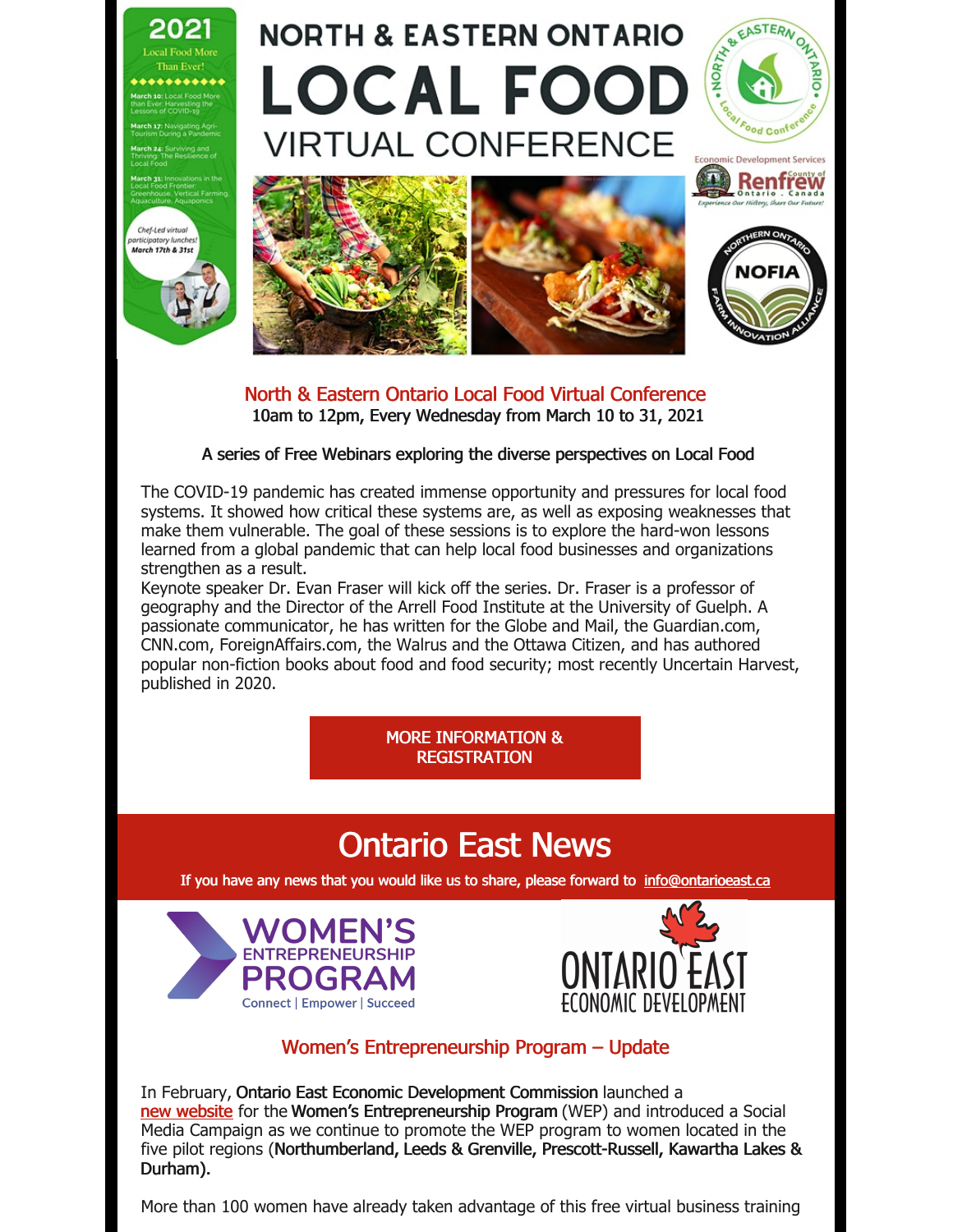program. Our regional partners continue to support them virtually to build successful businesses through regular networking and roundtable events as well as tapping into a unique "Matching" component of the program; Participants are matched with a participant in another region that operates a similar business. Through Zoom or a phone call, they connect with each other and discuss challenges as well as successes. The feedback from those matched has been very positive.

On March 4, 2021 women entrepreneurs can invest in themselves by attending the StrikeUP Digital Conference for Women Entrepreneurs with a lineup of dynamic women speakers and panelists. For more information visit [https://www.strikeup.ca/.](https://www.strikeup.ca/)

The Ontario East Women's Entrepreneurship Program continues to not only support the women already enrolled in the program but to seek out those still wanting to find assistance in starting their business.

The Government of Canada is committed to advancing gender equality and women's economic empowerment and to supporting women entrepreneurs through the Women [Entrepreneurship](https://can01.safelinks.protection.outlook.com/?url=https%3A%2F%2Fwww.ic.gc.ca%2Feic%2Fsite%2F107.nsf%2Feng%2Fhome&data=04%7C01%7Ccouplandk%40northumberlandcounty.ca%7C74b0f7f34ce64739673808d892da176f%7C86032bd5b422420487af444cbf21b0c0%7C0%7C0%7C637420812674046697%7CUnknown%7CTWFpbGZsb3d8eyJWIjoiMC4wLjAwMDAiLCJQIjoiV2luMzIiLCJBTiI6Ik1haWwiLCJXVCI6Mn0%3D%7C1000&sdata=qa2IRZ7PPbHti7HrAvkx15P1VwOniWFfSBqCqDPQuFM%3D&reserved=0) Strategy (WES) [announced](https://ontarioeast.ca/news/minister-ng-announces-women-entrepreneurship-strategy-investments) in 2018.

> This project is funded in part by the Government of Canada through the Federal Economic Development Agency for Southern Ontario.





### Ontario East Talent Identification Support Project Update (OE-TISP)

As part of OE-TISP's focus on Career Pathway planning, the WDB [Community](https://t.sidekickopen45.com/s2t/c/5/f18dQhb0S7kv8c82szVf5rhG59hl3kW7_k2842PyJyGW7wzN4k2Qx-dHW2Swb-n2bzNMtf46JSFc01?te=W3R5hFj4cm2zwW3K2-nS3M0g6sW43W93f43T4NDf2vHMx604&si=5457739056414720&pi=b57fbae9-ee33-4486-db96-2ee2128cbc2c) Hub and the CFWD [Community](https://t.sidekickopen45.com/s2t/c/5/f18dQhb0S7kv8c82szVf5rhG59hl3kW7_k2842PyJyGW7wzN4k2Qx-dHW2Swb-n2bzNMtf46JSFc01?te=W3R5hFj4cm2zwW3K2-nS3M0g6sW43W93f43T4Nfn2zPzxB1s3&si=5457739056414720&pi=b57fbae9-ee33-4486-db96-2ee2128cbc2c) Hub were created in a collaboration betweenThe Workforce [Development](https://t.sidekickopen45.com/s2t/c/5/f18dQhb0S7kv8c82szVf5rhG59hl3kW7_k2842PyJyGW7wzN4k2Qx-dHW2Swb-n2bzNMtf46JSFc01?te=W3R5hFj26QkHmw3H3vY748D2&si=5457739056414720&pi=b57fbae9-ee33-4486-db96-2ee2128cbc2c) Board (WDB) and the Centre for Workforce [Development](https://t.sidekickopen45.com/s2t/c/5/f18dQhb0S7kv8c82szVf5rhG59hl3kW7_k2842PyJyGW7wzN4k2Qx-dHW2Swb-n2bzNMtf46JSFc01?te=W3R5hFj26QkG_F3M9qDMmKTh1&si=5457739056414720&pi=b57fbae9-ee33-4486-db96-2ee2128cbc2c) (CFWD) and Edge Factor. The Hubs are a place where parents, students, teachers and job seekers can learn about local career pathways through exploration and inspiration. These two Community Hubs provide complimentary access to local labour market information, community business directories, local virtual workplace experience videos for schools and businesses. The project aims to help build a workforce pipeline with skilled, dependable employees for local in-demand industries such as health care, construction, manufacturing and tourism. The project began in August 2020 and the Community Hubs were launched October 2020. You can watch the complete video series on the WDB and CFWD Community Hubs in the Local Virtual Workplace Experience Videos section [here](https://edgefactor.com/CFWDON) and here! WDB and CFWD are always adding fresh content to the Hubs, and more Local Virtual Workplace Experience Videos are coming soon!



Applications Open for Ontario's New Skills Development Fund Application Deadline: February 28, 2021

February 5, 2021, News Release

Investment will lead to innovative solutions to get job seekers back to work